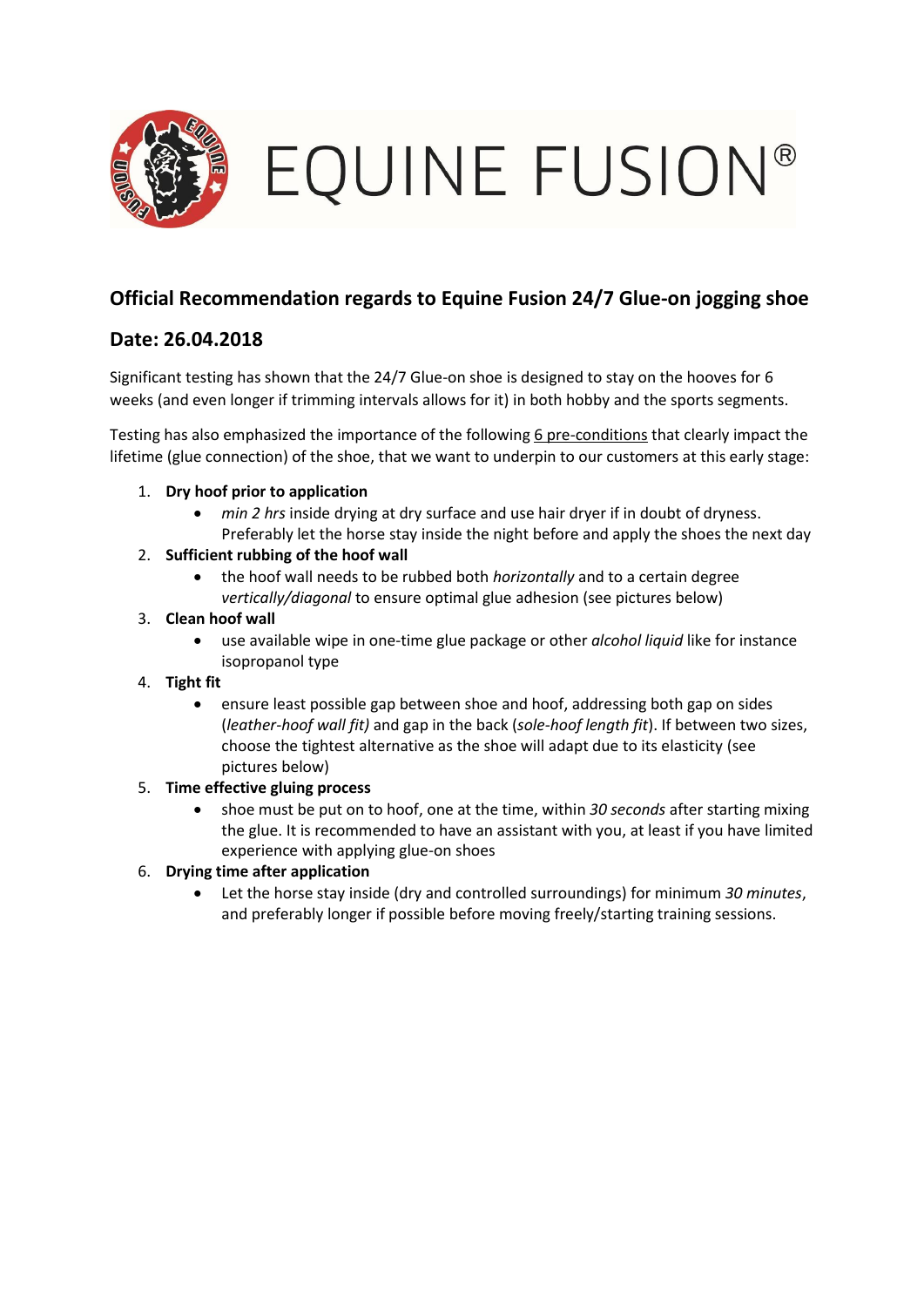# *2) SUFFICIENT RUBBING:*

*Not sufficient rubbing:* 



*Sufficient rubbing (3 pictures):*

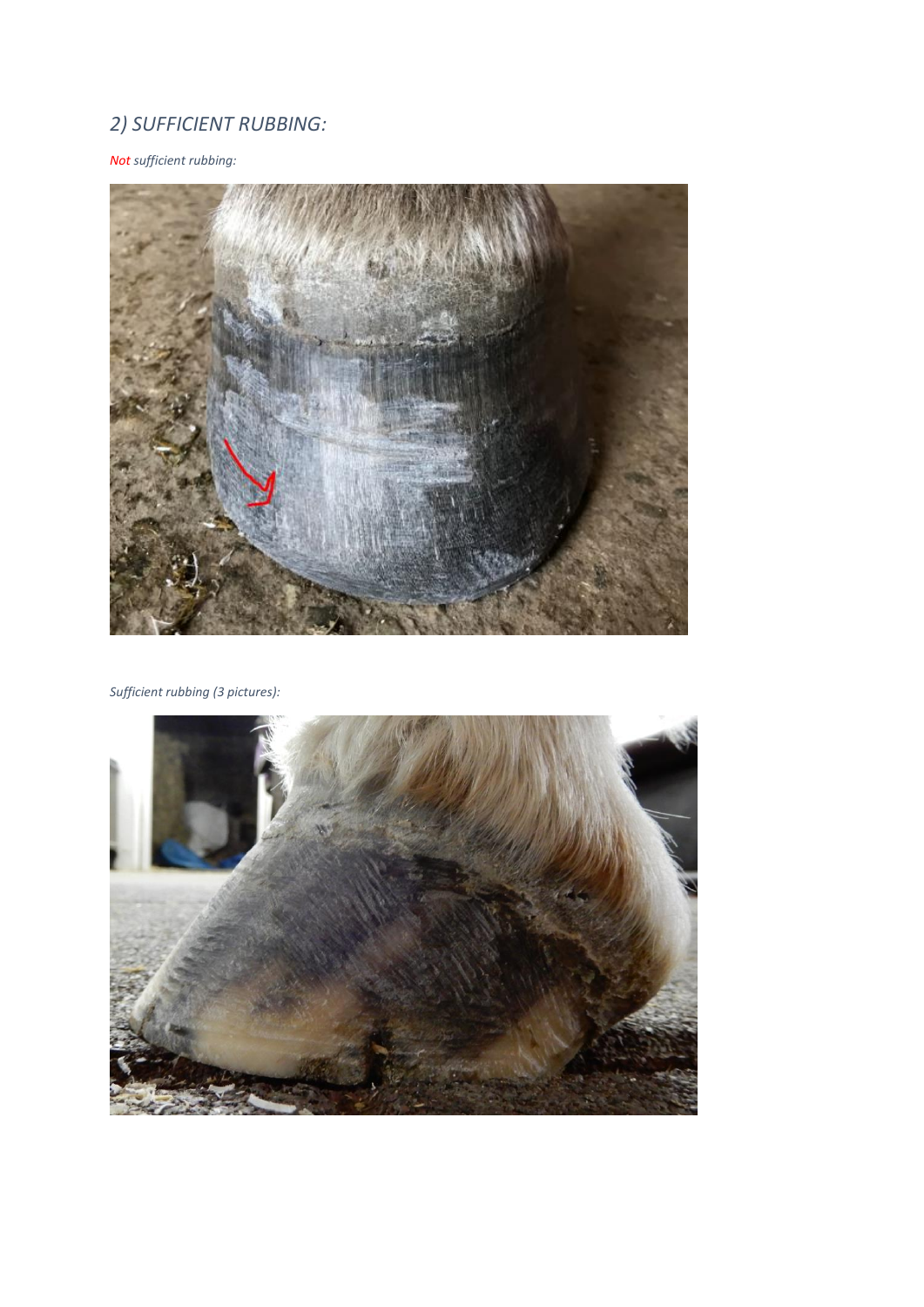

# *4) TIGHT FIT*

*Not sufficient fit (gap on sides) try another size (e.g. go from regular to slim)*



*Not sufficient fit (too long sole) go one size down in length:*